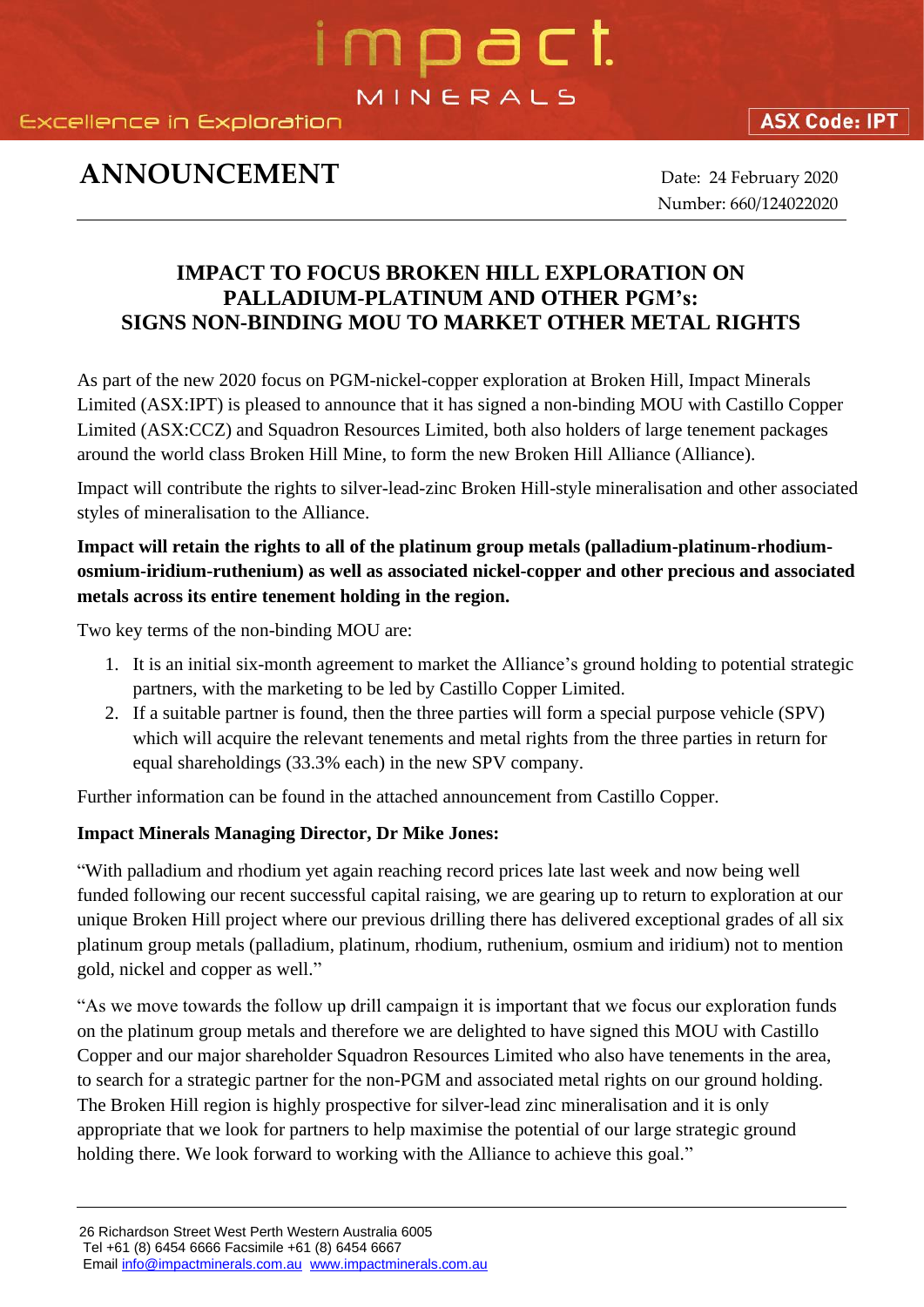#### **About the Broken Hill Project**

The new 2020 campaign will build on previous work by Impact and others in the Broken Hill area which discovered some of the highest grades of all six Platinum Group Metals (PGM: platinum, palladium, rhodium, osmium, ruthenium, iridium) in Australia, together with exceptional nickel-copper grades along a 40 km long belt southeast of Broken Hill (Figure 1). Three key prospects for follow-up work including drilling, have been identified.



**Figure 1.** Location of Impact's ground holding in the Broken Hill area. Impact will retain the rights to PGM-nickel-copper mineralisation and associated metals across all of its tenements.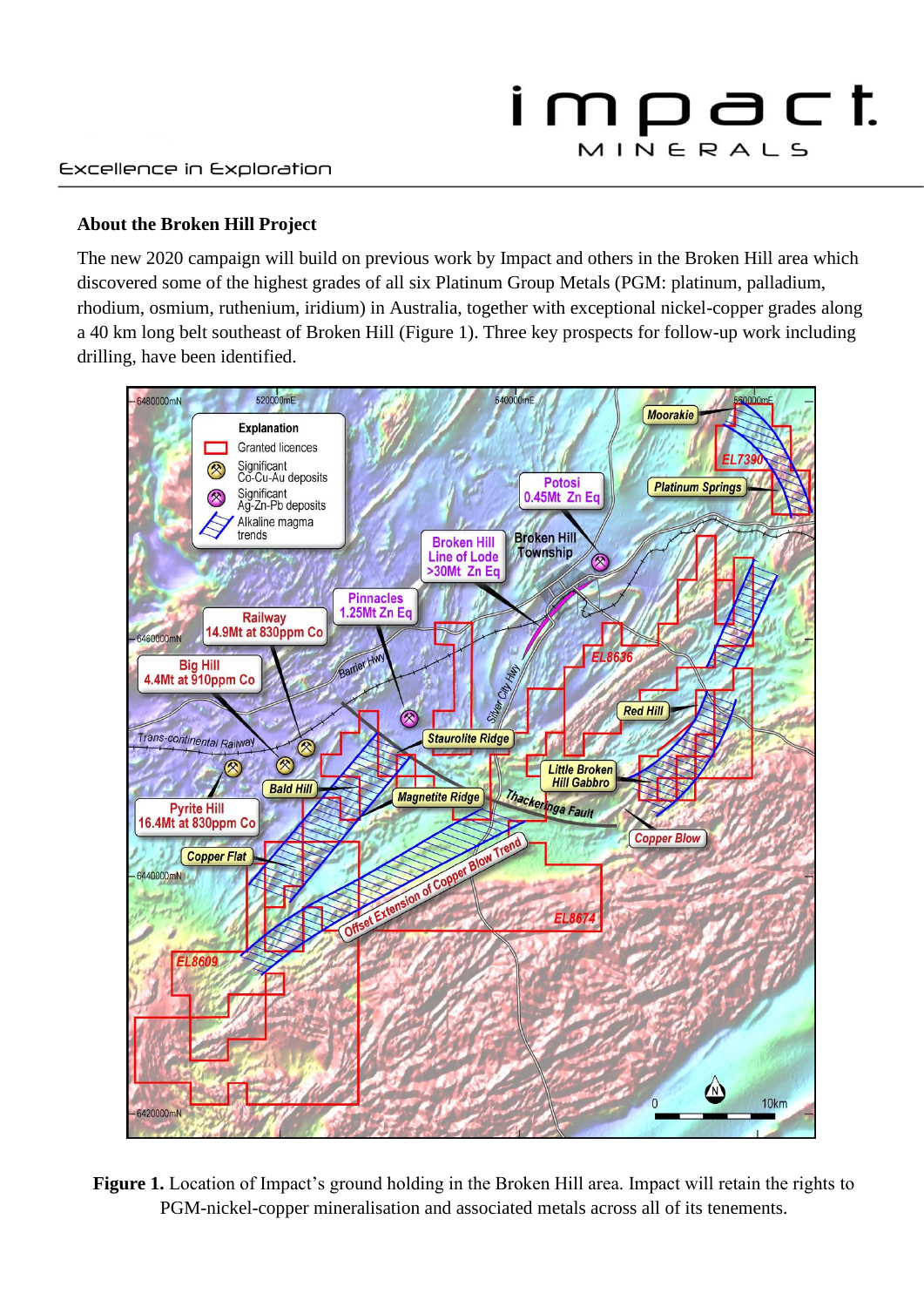# impact MINERALS

At Red Hill, exceptional grades were returned from drilling by Impact including a stand-out intercept of: **1.2 metres at 254 g/t (9.5 ounces) palladium, 10.4 g/t platinum, 10.9 g/t gold, 7.4% nickel, 1.8% copper, 19 g/t silver, 0.5% cobalt, 4.6 g/t rhodium, 7.2 g/t iridium, 5.6 g/t osmium and 3.1 g/t ruthenium** (ASX Announcement 26<sup>th</sup> October 2015).

A total of 12 out of 13 of Impact's drill holes at Red Hill returned robust widths and grades of similar mineralisation within 70 metres of surface. The mineralisation is open along trend and at depth and follow-up drilling to test for extensions to this remarkable mineralisation is being planned. In addition, additional assays for rhodium, iridium, osmium and ruthenium from previous drill sample pulps are being organised. These metals were not previously routinely assayed for because of prohibitive cost.

At Platinum Springs, drilling by Impact returned a very high grade intercept of magmatic massive sulphide mineralisation that returned:

**0.6 metres at 11.5 g/t platinum, 25.6 g/t palladium, 1.4 g/t gold, 7.6% copper, 7.4% nickel and 44.3 g/t silver, 1.3 g/t rhodium, 1.7 g/t iridium, 2.0 g/t osmium and 0.8 g/t ruthenium** (ASX Announcements 3rd February 2016 and 31st March 2016).

Platinum Springs lies at the southern end of the Moorkai Trend and is the only prospect to have been explored in detail. Exceptional high-grade rock chip samples have been returned from numerous prospects between the Platinum Springs and Moorkai Prospects, a distance of about 9 km along the Moorkai Trend. There has been limited follow-up exploration (Figure 2).

At Little Broken Hill, a mafic-ultramafic intrusive complex extends over 7 very poorly explored kilometres and yet contains numerous soil geochemistry, RAB drill hole, VTEM and rock chip anomalies that are priority areas for follow-up work (ASX Announcement 13<sup>th</sup> December 2018). Field checking of these areas will commence shortly.

In addition, other belts of mafic-ultramafic rocks with anomalous PGM's have also been recognised for the first time by Impact Minerals - and these too, are very under explored (Figure 1).

#### **COMPLIANCE STATEMENT**

This announcement contains no new Exploration Results.

For further information please contact:

**Dr Michael G Jones**

**Managing Director**